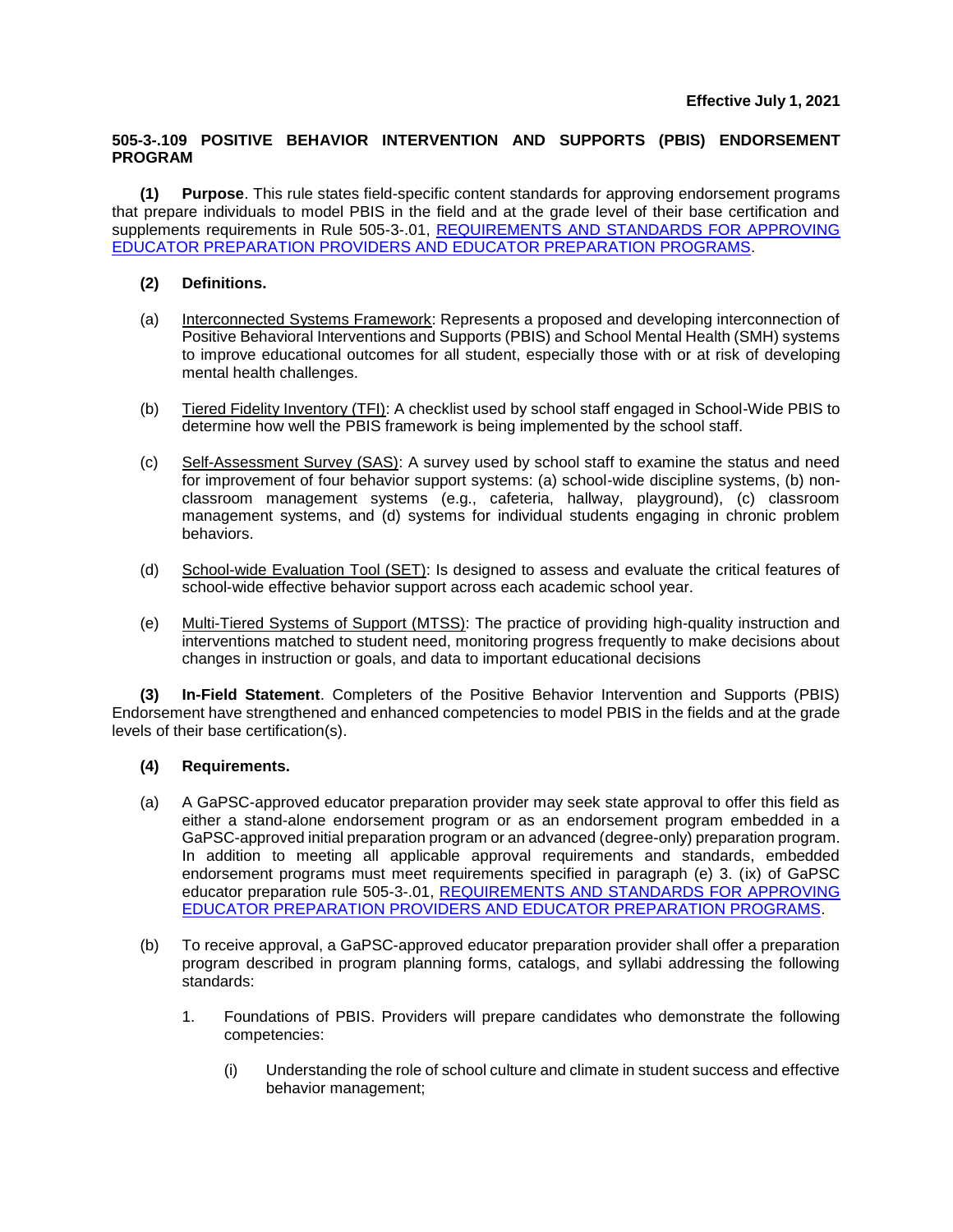- (ii) Knowledge of interconnected systems framework (e.g., mental health, traumainformed care, suicide prevention);
- (iii) Understanding of behavioral principles, including, but not limited to, schedules of reinforcement and punishment, operant conditioning, and teaching strategies of proactive behavior management; and
- (iv) Knowledge of the origins of the tiered public health prevention model and its connection to a tiered behavior supports framework.
- 2. School Wide Positive Behavior Interventions and Support (SWPBIS). Providers will prepare candidates who demonstrate the following competencies:
	- (i) Team-based implementation in the context of tiered systems across the continuum of supports;
	- (ii) Discipline through the PBIS lens of teaching expected behaviors first in all interventions;
	- (iii) Identification of critical features of School-Wide Positive Behavior Interventions and Supports through the Critical Features as outlined by the Association for Positive Behavior Supports; and
	- (iv) Assessment of Critical Features at the school-wide level (e.g., Tiered Fidelity Inventory (TFI), Self-Assessment Survey (SAS), School-wide Evaluation Tool (SET)).
- 3. Data-Based Decision-Making. Providers will prepare candidates who demonstrate the following competencies:
	- (i) An understanding of data collection systems and/or use of current student information systems (e.g., School-Wide Information System (SWIS), Infinite Campus, PowerSchool, etc.);
	- (ii) Use of data to determine the impact of intervention on behavioral outcomes;
	- (iii) Understanding of behavior in context, including the development of precision statements based upon classroom, school-wide and district data; and
	- (iv) Knowledge of methods of analyzing discipline data (office referrals, out of school suspension and in school suspension) to address disproportionality.
- 4. Multi-Tiered Systems of Support (MTSS). Providers will prepare candidates who demonstrate the following competencies:
	- (i) At the Universal tier: Candidates will demonstrate skills required for positive schoolwide, classroom, and individual behavior management as it relates to the curriculum (or Tier 1 plan) including:
		- (I) Definition and rationale;
		- (II) Evidence-based practices; and